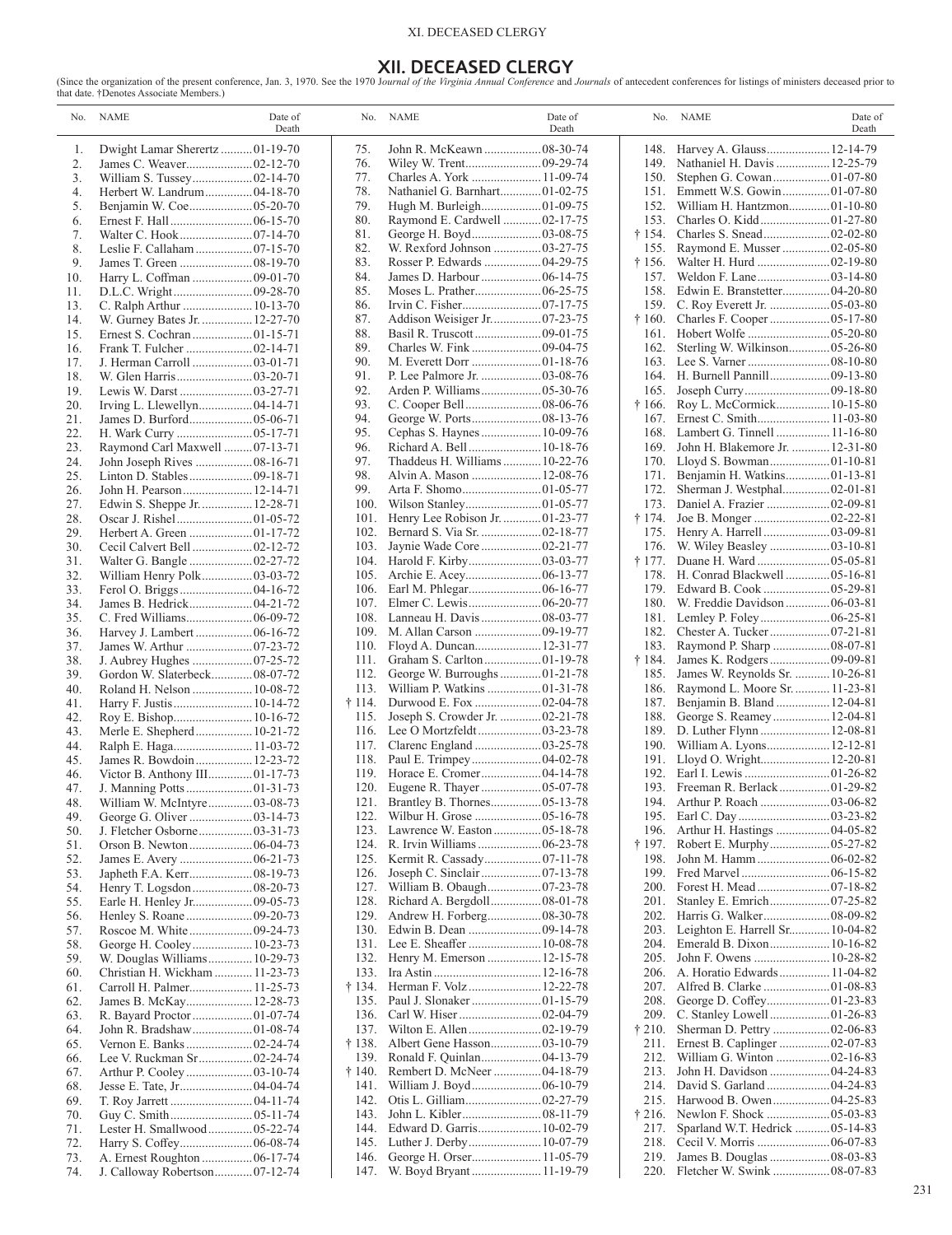### JOURNAL OF THE VIRGINIA ANNUAL CONFERENCE

|        | No. NAME                            | Date of<br>Death |      | No. NAME                                                         | Date of<br>Death |                | No. NAME                                  | Date of<br>Death |
|--------|-------------------------------------|------------------|------|------------------------------------------------------------------|------------------|----------------|-------------------------------------------|------------------|
|        | 221. Charles J. Bright 08-27-83     |                  | 298. | Price N. Moore 02-02-88                                          |                  | 375.           | Benjamin Thomas Price  04-13-91           |                  |
| 222.   | Dewey B. Mullins 10-10-83           |                  | 299. |                                                                  |                  | 376.           | James Moses Pannell 04-16-91              |                  |
| 223.   | S. Monroe Iglehart 11-02-83         |                  | 300. | Benton T. Leonard  02-29-88                                      |                  | 377.           |                                           |                  |
| 224.   | John R. Sawyer 12-03-83             |                  | 301. |                                                                  |                  | 378.           |                                           |                  |
| 225.   | Woodrow W. Hayzlett  12-12-83       |                  | 302. | Joseph Lee Marker  03-01-88                                      |                  | 379.           |                                           |                  |
| 226.   | W. Carroll Freeman 01-10-84         |                  | 303. |                                                                  |                  | 380.           | James Pass McDade  06-30-91               |                  |
| 227.   |                                     |                  |      | Aaron Doyle Smith 04-01-88                                       |                  |                |                                           |                  |
|        |                                     |                  | 304. |                                                                  |                  | 381.           | Paul Douglas Martin Jr.  08-19-91         |                  |
| 228.   | Albert S.M. Kirkland02-17-84        |                  | 305. |                                                                  |                  | 382.           |                                           |                  |
| 229.   |                                     |                  | 306. |                                                                  |                  | 383.           | Harold Eugene Skelton09-12-91             |                  |
| 230.   |                                     |                  | 307. | William S. Maxey 05-09-88                                        |                  | 384.           | Richard Clifford Barbour 10-02.91         |                  |
| 231.   |                                     |                  | 308. |                                                                  |                  | 385.           | Eugene Wilmont Rawlings10-10-91           |                  |
| 232.   |                                     |                  | 309. | Clarence W. Gibson, Jr 05-30-88                                  |                  | 386.           | Clinton Traynham Topping10-13-91          |                  |
| 233.   | William W. Laughlin Jr 05-11-84     |                  | 310. |                                                                  |                  | 387.           | James Franklin Spofford¶ 11-05-91         |                  |
| 234.   |                                     |                  | 311. |                                                                  |                  | 388.           | Delford Neal Calvert  11-11-91            |                  |
| 235.   |                                     |                  | 312. | Paul LeRoy Warner  06-13-88                                      |                  | 389.           | Gilliam Claude Bentley 12-01-91           |                  |
| 236.   |                                     |                  | 313. | Virginia B. McClanan07-21-88                                     |                  | 390.           | Clyde Wilson Humphrey  12-01-91           |                  |
| 237.   |                                     |                  | 314. |                                                                  |                  | 391.           | Josiah Alwood Andrew 12-05-91             |                  |
| 238.   | John E. Davis Jr.  09-19-84         |                  | 315. |                                                                  |                  | 392.           | Beverly James Davis Jr 12-25-91           |                  |
| 239.   | Fred B. Wyand Jr.  10-06-84         |                  | 316. | James Elmore Brown 08-17-88                                      |                  | 393.           |                                           |                  |
| 240.   |                                     |                  | 317. |                                                                  |                  | 394.           |                                           |                  |
|        |                                     |                  |      | Francis Henry Strieby 10-15-88                                   |                  |                | Harrell Garrett Thach  04-08-92           |                  |
| 241.   | Thomas Y. Lovern Jr 11-03-84        |                  | 318. | William Leonard Scearce  11-01-88                                |                  | 395.           |                                           |                  |
| 242.   | Hugh L. Shiley  11-14-84            |                  | 319. | Robert Lee Nuckols 11-03-88                                      |                  | 396.           | Fredric Harold Troll 04-20-92             |                  |
| 243    | William C. Burns¶ 11-16-84          |                  | 320. | Raymond E. Campbell  11-06-88                                    |                  | 397.           | Earl Raymond Collie 05-10-92              |                  |
| 244.   | James W. Smith Jr 11-20-84          |                  | 321. | Leonard Basil Byam 11-21-88                                      |                  | 398.           | Francis Leonard Garrett 05-13-92          |                  |
| 245.   | Harmon L. Hoffman 01-14-85          |                  | 322. | Scott Lanier Reynolds  12-06-88                                  |                  | 399.           |                                           |                  |
| 246.   |                                     |                  | 323. | Jacob Russell Miller 01-10-89                                    |                  | 400.           |                                           |                  |
| 247.   | R. Orman Bryant 01-27-85            |                  | 324. | Archer Rudder Turner Sr.  02-22-89                               |                  | 401.           | William R. Livermon Sr.  05-16-92         |                  |
|        |                                     |                  | 325. | Bledsoe Blain Kent03-08-89                                       |                  | 402.           |                                           |                  |
| † 249. |                                     |                  | 326. | Lineous Preston Bland Jr.  03-11-89                              |                  | 403.           | James Catlett Murphy05-23-92              |                  |
| 250.   | Charles L. Ledford Sr.  03-30-85    |                  | 327. | James Wallace Rush Sr.  04-03-89                                 |                  | 404.           | Thomas Lupton Simpson Sr. 06-12-92        |                  |
| 251.   | Reuben W. Blevins Jr 04-07-85       |                  | 328. | James Louis Robertson 04-21-89                                   |                  | 405.           | Emmett W. Cocke Jr.  09-24-92             |                  |
| † 252. |                                     |                  | 329. | Albert Edward Gingrich  04-29-89                                 |                  | 406.           | Harold H. Hughes Sr.  10-08-92            |                  |
|        |                                     |                  |      |                                                                  |                  |                |                                           |                  |
| 253.   |                                     |                  | 330. | Luther Grant Bond, II 05-09-89                                   |                  | 407.           |                                           |                  |
| 254.   | James R. Couchman  05-07-85         |                  | 331. |                                                                  |                  | 408.           | J. Courtney Sheffield  10-14-92           |                  |
| 255.   |                                     |                  | 332. |                                                                  |                  | † 409.         | Lillian P. Russell 10-15-92               |                  |
| 256.   |                                     |                  | 333. |                                                                  |                  | 410.           | Joseph A. Kelly Sr.  11-10-92             |                  |
| † 257. |                                     |                  | 334. |                                                                  |                  | 411.           | Lewis Maxwell Shuler 11-28-92             |                  |
| 258.   |                                     |                  | 335. | Howard Fletcher Wells† 07-26-89                                  |                  | 412.           | Forrest S. Wagoner  12-25-92              |                  |
| 259.   |                                     |                  | 336. |                                                                  |                  | 413.           | Lee Gipson Bowman 12-27-92                |                  |
| 260.   | A. Irvin Orndoff 12-05-85           |                  | 337. | George W. Fowler†08-04-89                                        |                  | 414.           | Claude B. Dickinson 12-31-92              |                  |
| 261.   | David I. Langston  01-11-86         |                  | 338. | John Welsey Hobbs Jr 08-15-89                                    |                  | 415.           | Abner Ray Cook 01-30-93                   |                  |
| † 262. |                                     |                  | 339. | Bernard John Garrett  10-06-89                                   |                  | 416.           | Earle William Fike Sr.  01-31-93          |                  |
| 263.   |                                     |                  | 340. | William Gordon Webner 10-22-89                                   |                  | 417.           | Frank Garland Laine Jr.  02-24-93         |                  |
|        | 264. Peter C. Helmintoller 05-01-86 |                  | 341. | Joseph Samuel Gresham 10-25-89                                   |                  | 418.           |                                           |                  |
| † 265. | Malcom P. Maples  05-19-86          |                  | 342. |                                                                  |                  | 419.           | Frank Lewis Baker  03-12-93               |                  |
|        |                                     |                  | 343. | Joseph Melvin Trower 11-14-89<br>Paul James Widenhouse  11-23-89 |                  | 420.           |                                           |                  |
|        |                                     |                  |      |                                                                  |                  |                | Cladue Franklin Moseley 04-12-93          |                  |
|        | 267. Charles G. Hurlock 05-24-86    |                  | 344. | Lyle Hidgon Youell 12-12-89                                      |                  |                | 421. William Joseph Johnson Jr.  05-03-93 |                  |
| 268.   | Harry Wallace Craver07-09-86        |                  | 345. | Lee Holiday Richcreek 12-15-89                                   |                  | 422.           |                                           |                  |
| 269.   | Gaither P. Warfield 08-16-86        |                  | 346. | Ralph Dan Richardson† 12-31-89                                   |                  | 423.           |                                           |                  |
| 270.   |                                     |                  | 347. | Benj. Franklin Livingstone Jr. 01-03-90                          |                  | 424.           | William Arthur Winfree07-15-93            |                  |
| 271.   |                                     |                  | 348. | Wasena Franklin Wright Sr01-03-90                                |                  | 425.           | Paul Emmanuel Folkers07-20-93             |                  |
| 272.   | John A. McKenry, Jr 10-10-86        |                  | 349. | Robert Edwin Abbott01-04-90                                      |                  | 426.           | Arville Heath Browder 08-05-93            |                  |
| 273.   | John S. Kellington  10-23-86        |                  | 350. | Theodore Edward Landis 01-12-90                                  |                  | 427.           | Pleas Shannon Shell  09-20-93             |                  |
| † 274. | Floyd J. Wingfield Sr.  11-22-86    |                  | 351. | LeRoy William Davis01-12-90                                      |                  | 428.           | Millard Ray Floyd  11-03-93               |                  |
| 275.   | Otis L. Jasper 12-30-86             |                  | 352. |                                                                  |                  | 429.           | George William Harrison  01-05-94         |                  |
| 276.   | Melvin Lee Steadman Jr. 01-30-87    |                  | 353. |                                                                  |                  | 430.           | Byron Sylvester Hallstead01-07-94         |                  |
| 277.   | Arthur L. Stevenson 02-24-87        |                  | 354. |                                                                  |                  | 431.           | William Claude Eastridge 02-10-94         |                  |
| 278.   |                                     |                  | 355. | Mildred Victoria Long05-23-90                                    |                  | 432.           | George Lipscomb Waters  04-01-94          |                  |
|        |                                     |                  |      |                                                                  |                  |                | Emory Staley Ellmore  04-13-94            |                  |
| 279.   | Charles E. Cheseldine†04-15-87      |                  | 356. | Arthur McKinley Reynolds  07-18-90                               |                  | 433.           |                                           |                  |
| 280.   |                                     |                  | 357. |                                                                  |                  | 434.           | Beveridge LaMar Lock 04-22-94             |                  |
| 281.   |                                     |                  | 358. | Richard David Waters 08-25-90                                    |                  | 435.           | Floyd Montgomery Lucas  04-27-94          |                  |
| 282.   |                                     |                  | 359. | Harry Lionel Meredith09-06-91                                    |                  | 436.           | Charles Lorraine Winfree04-28-94          |                  |
| 283.   | John H. Light Jr.  05-25-87         |                  | 360. | William Kenneth Haddock 09-10-90                                 |                  | 437.           | William Edward Hindman05-12-95            |                  |
| 284.   | James L. Blankenship07-24-87        |                  | 361. | Herbert Eugene Hudgins 09-23-90                                  |                  | 438.           | Meredith Nathaniel DeHaven. 05-18-94      |                  |
| 285.   |                                     |                  | 362. | Richard Havis Hoagland09-27-90                                   |                  | 439.           |                                           |                  |
| 286.   |                                     |                  | 363. | Arthur Woodley Henton 09-30-90                                   |                  | $\dagger$ 440. |                                           |                  |
| 287.   | Lawrence B. Hoover 08-13-87         |                  | 364. | Leander Richard Nease Jr 10-25-90                                |                  | 441.           | Wilmer Allan Blankenbaker08-09-94         |                  |
| 288.   |                                     |                  | 365. | Clarence Ambrose Turner 11-25-90                                 |                  | 442.           | James Edgar Scott Jr 10-16-94             |                  |
| 289.   | Richard H. Shapland 09-30-87        |                  | 366. | Hugh Hanna Johnson 11-26-90                                      |                  | 443.           | James William Hough 10-20-94              |                  |
| 290.   |                                     |                  | 367. | George B. Riley 12-14-90                                         |                  | † 444.         | Lawrence Eldridge Pritchett 11-10-94      |                  |
| 291.   | Roland P. Riddick 10-22-87          |                  | 368. | James H. Truslow  12-23-90                                       |                  | 445.           | John Paul Dyksen  12-07-94                |                  |
|        |                                     |                  |      |                                                                  |                  |                |                                           |                  |
| 292.   |                                     |                  | 369. | Charles Harmon Walton 01-06-91                                   |                  | 446.           | Clyde Wilton Tinsman 12-13-94             |                  |
| 293.   | William E. Wolfe  11-08-87          |                  | 370. |                                                                  |                  | 447.           | William Ridgeway Petre 12-21-94           |                  |
| 294.   | Frederick R. Campbell 11-10-87      |                  | 371. | William Council Peacock02-12-91                                  |                  | 448.           | William Mack Wilson 12-25-94              |                  |
| 295.   | Roscoe C. Johnson  11-17-87         |                  | 372. | Leland Stanford Johnson†  02-14-92                               |                  | 449.           | Samuel Everett Donald 01-31-95            |                  |
| 296.   |                                     |                  | 373. |                                                                  |                  | $\dagger$ 450. | Federick Lelon Gardner 01-29-95           |                  |

297. Richard E. Hamblin................12-04-87

|              |                                                                      | Death |
|--------------|----------------------------------------------------------------------|-------|
| 298.         | Price N. Moore  02-02-88                                             |       |
| 299.         | Harvey W. Ashby 02-16-88                                             |       |
| 300.         | Benton T. Leonard 02-29-88                                           |       |
| 301.         | Mark C. Whipple02-29-88                                              |       |
| 302.         | Joseph Lee Marker  03-01-88                                          |       |
| 303.         |                                                                      |       |
| 304.<br>305. | Aaron Doyle Smith 04-01-88                                           |       |
| 306.         | Charles T. Boyd  04-02-88<br>Owen T. Kelly04-03-88                   |       |
| 307.         | William S. Maxey 05-09-88                                            |       |
| 308.         |                                                                      |       |
| 309.         | Clarence W. Gibson, Jr 05-30-88                                      |       |
| 310.         |                                                                      |       |
| 311.         | Forrest S. Racey  06-09-88                                           |       |
| 312.         | Paul LeRoy Warner  06-13-88                                          |       |
| 313.         | Virginia B. McClanan 07-21-88                                        |       |
| 314.<br>315. | John Lee Kibler Jr 08-09-88<br>Floyd Luther Fulk 08-15-88            |       |
| 316.         | James Elmore Brown 08-17-88                                          |       |
| 317.         | Francis Henry Strieby 10-15-88                                       |       |
| 318.         | William Leonard Scearce  11-01-88                                    |       |
| 319.         | Robert Lee Nuckols 11-03-88                                          |       |
| 320.         | Raymond E. Campbell  11-06-88                                        |       |
| 321.         | Leonard Basil Byam  11-21-88                                         |       |
| 322.         | Scott Lanier Reynolds  12-06-88                                      |       |
| 323.<br>324. | Jacob Russell Miller  01-10-89<br>Archer Rudder Turner Sr.  02-22-89 |       |
| 325.         | Bledsoe Blain Kent 03-08-89                                          |       |
| 326.         | Lineous Preston Bland Jr.  03-11-89                                  |       |
| 327.         | James Wallace Rush Sr.  04-03-89                                     |       |
| 328.         | James Louis Robertson 04-21-89                                       |       |
| 329.         | Albert Edward Gingrich  04-29-89                                     |       |
| 330.         | Luther Grant Bond, II  05-09-89                                      |       |
| 331.         | R. Odell Brown 06-15-89                                              |       |
| 332.         | George G. Brink  07-05-89                                            |       |
| 333.<br>334. | Robert C. Black 07-14-89<br>Junius T. Cassell  07-25-89              |       |
| 335.         | Howard Fletcher Wells† 07-26-89                                      |       |
| 336.         |                                                                      |       |
| 337.         | George W. Fowler† 08-04-89                                           |       |
| 338.         | John Welsey Hobbs Jr 08-15-89                                        |       |
| 339.         | Bernard John Garrett  10-06-89                                       |       |
| 340.         | William Gordon Webner 10-22-89                                       |       |
| 341.<br>342. | Joseph Samuel Gresham 10-25-89<br>Joseph Melvin Trower 11-14-89      |       |
| 343.         | Paul James Widenhouse  11-23-89                                      |       |
| 344.         | Lyle Hidgon Youell 12-12-89                                          |       |
| 345.         | Lee Holiday Richcreek  12-15-89                                      |       |
| 346.         | Ralph Dan Richardson† 12-31-89                                       |       |
| 347.         | Benj. Franklin Livingstone Jr. 01-03-90                              |       |
| 348.         | Wasena Franklin Wright Sr01-03-90                                    |       |
| 349.         | Robert Edwin Abbott01-04-90                                          |       |
| 350.<br>351. | Theodore Edward Landis 01-12-90<br>LeRoy William Davis  01-12-90     |       |
| 352.         | Luther Grant Smith 03-15-90                                          |       |
| 353.         | W. Fred Bonney 05-06-90                                              |       |
| 354.         | W. Delford Sheets 05-20-90                                           |       |
| 355.         | Mildred Victoria Long 05-23-90                                       |       |
| 356.         | Arthur McKinley Reynolds  07-18-90                                   |       |
| 357.         | Darrell Lee Bays†08-22-90                                            |       |
| 358.         | Richard David Waters 08-25-90                                        |       |
| 359.<br>360. | Harry Lionel Meredith 09-06-91<br>William Kenneth Haddock 09-10-90   |       |
| 361.         | Herbert Eugene Hudgins  09-23-90                                     |       |
| 362.         | Richard Havis Hoagland09-27-90                                       |       |
| 363.         | Arthur Woodley Henton 09-30-90                                       |       |
| 364.         | Leander Richard Nease Jr 10-25-90                                    |       |
| 365.         | Clarence Ambrose Turner 11-25-90                                     |       |
| 366.         | Hugh Hanna Johnson 11-26-90                                          |       |
| 367.         | George B. Riley  12-14-90                                            |       |
| 368.<br>369. | James H. Truslow  12-23-90<br>Charles Harmon Walton  01-06-91        |       |
| 370.         | Beverly Felty 01-06-91                                               |       |
| 371.         | William Council Peacock  02-12-91                                    |       |
| 372.         | Leland Stanford Johnson†  02-14-92                                   |       |
| 373.         | James Witt Brown03-02-91                                             |       |
| 374.         | Louis Cabe Shearer 03-07-91                                          |       |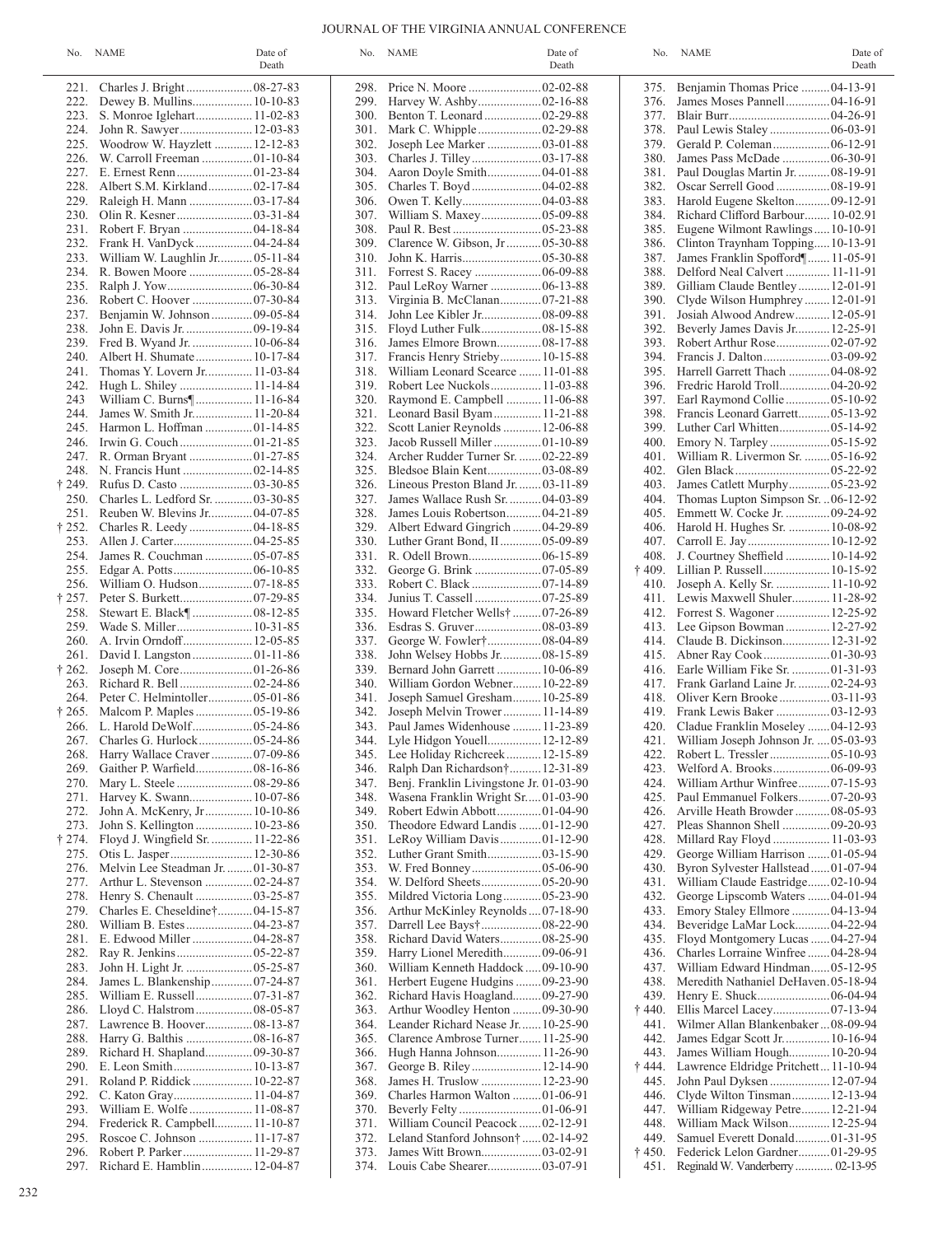| $\mathbf{r}$<br>$\sim$<br>$\Delta$ Date of<br>No.<br>NAME<br>NAME<br>NO. | $\sqrt{1}$<br>Date of<br>AME<br>NO. | Date of |
|--------------------------------------------------------------------------|-------------------------------------|---------|
|--------------------------------------------------------------------------|-------------------------------------|---------|

| 452.                   | James Lewis Clements  02-22-95                                          |
|------------------------|-------------------------------------------------------------------------|
| 453.                   | Melville Owens Williams Jr.  03-04-95                                   |
| 454.                   | John Rallson Hendricks Jr.  03-26-95                                    |
| 455.                   | Alpheus Wilson Potts  04-28-95                                          |
| 456.                   | Leon Adolphus Lawrence 05-12-95                                         |
| 457.                   | Henry Maddox Matthews06-05-95                                           |
| 458.                   | Charles Elsworth Larew  07-04-95                                        |
| 459.                   | John Thomas Scarborough  07-09-95                                       |
| 460.<br>$\dagger$ 461. | James Ray Bock  07-20-95<br>Henry Marion Andrews  08-07-95              |
| 462.                   | Ira Vincent Mercer 08-27-95                                             |
| 463.                   | James Reardon McKenney09-02-95                                          |
| 464.                   | Herbert Somerville Southgate 09-02-95                                   |
| 465.                   | Charles Reginald Walton  09-05-95                                       |
| 466.                   | James Carter Hennings 10-20-95                                          |
| 467.                   | Hubert Allen White 10-25-95                                             |
| 468.                   | Weldon Cushman Bayliss 10-25-95                                         |
| 469.                   | Thomas Edward Weir  12-24-95                                            |
| 470.                   | Richard Hynson Forrester 12-28-95                                       |
| 471.                   | Charles Delbert Myers Jr.  01-13-96                                     |
| 472.                   | Edgar Jameson Nottingham III02-22-96                                    |
| 473.                   | Harry Wardell Backhus III  03-09-96<br>John Wynn Myers03-28-96          |
| 474.<br>475.           | Ralph Eugene Haugh 04-01-96                                             |
| 476.                   | William Luther Taylor  04-21-96                                         |
| 477.                   | Clarence E. Drumheller Sr06-12-96                                       |
| 478.                   | Harry C. Renner 06-27-96                                                |
| 479.                   | Norman A. Compton  07-15-96                                             |
| 480.                   | Virgil A. Davis 08-01-96                                                |
| 481.                   | Herbert T. Parker  09-16-96                                             |
| 482.                   | T. Eugene Carter09-29-96                                                |
| 483.                   | Lyndell H. Geisler Sr.  11-19-96                                        |
| 484.                   | Henry W. Burruss  12-09-96                                              |
| 485.                   | J. Emmett Wilkerson  12-12-96                                           |
| 486.                   | William A. Thomas 12-16-96                                              |
| † 487.                 | Lawrence A. Trent  01-08-97<br>William L. Sturtevant  02-18-97          |
| 488.<br>489.           | Herman M. Elam  04-11-97                                                |
| 490.                   | Charles S. Bartholomew Jr.  04-12-97                                    |
| 491.                   | Edward H. Kyle04-15-97                                                  |
| 492.                   | Richard W. Buckingham 05-06-97                                          |
| † 493.                 | William T. Roberts Sr.  05-14-97                                        |
| 494.                   | William R. Cannon Jr.  05-11-97                                         |
| 495.                   | Joseph Taylor Williams  07-19-97                                        |
| 496.                   | Martha Irene Lee Goyette08-31-97                                        |
| 497.                   | James Skelton King 09-21-97                                             |
| 498.                   | Carl Wesley Grubbs 12-22-97                                             |
| 499.                   | Edward Phillip Terrell Sr.  01-02-98                                    |
| $\dagger$ 500.<br>501. | Clinton Hughes Miller 01-09-98<br>Moody Gray Wooten Sr 02-26-98         |
| 502.                   | Jean S. Tennant Rutherford  02-28-98                                    |
| 503.                   | Harold Hanger Fink 03-23-98                                             |
| 504.                   | Alan Coffelt Peer  04-18-98                                             |
| 505.                   |                                                                         |
| 506.                   | Ernest Wilson Conner Jr.  07-20-98                                      |
| 507.                   | Carl Thomas Paughf09-07-98                                              |
| 508.                   | Thomas Jackson Hawkins  09-19-98                                        |
| 509.                   | Rufus Elmer O'Quinn  10-03-98                                           |
| 510.                   | Joseph Leslie Stone  10-06-98                                           |
| 511.                   | Van Edward Cash  10-15-98                                               |
| 512.<br>† 513.         | Wyndham Nelson Gregory  10-19-98<br>Joseph Milton Willard Jr.  11-09-98 |
| 514.                   | Thomas Elgin Jackson 11-14-98                                           |
| 515.                   | Herbert Lee Bowers Jr.  11-17-98                                        |
| 516.                   | Arthur William Dennis  12-11-98                                         |
| 517.                   | Julius Haywood Lee  12-29-98                                            |
| 518.                   | Fred Crowell Wray 02-10-99                                              |
| 519.                   | Virgil Bland Shrader02-22-99                                            |
| 520.                   | Harry Cleveland Rickard 03-15-99                                        |
| 521.                   | George R. Gordh  03-24-99                                               |
| 522.                   | Francis Lee Hunt  03-28-99                                              |
| † 523.                 | Ralph Edward Rice 04-12-99                                              |
| † 524.                 | Joseph Milton Willard Jr.  05-04-99                                     |
| † 525.<br>526.         | Harry W. Bunch  05-04-99<br>Edmund Walber Janss 06-08-99                |
| 527.                   | Albert R. Knotts Jr 06-28-99                                            |
| 528.                   | Garland Wayne Jordan07-15-99                                            |
|                        |                                                                         |

|                | Death                                                             |                | Death                                                                |                | Death                                                                  |
|----------------|-------------------------------------------------------------------|----------------|----------------------------------------------------------------------|----------------|------------------------------------------------------------------------|
|                | 452. James Lewis Clements  02-22-95                               |                |                                                                      |                | 606. Roy Oren Creech Jr.  04-26-03                                     |
| 453.           | Melville Owens Williams Jr. 03-04-95                              | 530.           | Rawle Seymour Porte 08-22-99                                         | 607.           |                                                                        |
| 454.           | John Rallson Hendricks Jr.  03-26-95                              | † 531.         | Alton Parker Barnes  10-28-99                                        | 608.           |                                                                        |
| 455.           | Alpheus Wilson Potts  04-28-95                                    | 532.           | William P. Watkins Jr 12-18-99                                       | 609.           | Richard Eaton Norris 05-03-03                                          |
|                | 456. Leon Adolphus Lawrence05-12-95                               | 533.           | George Sylvester Widmyer 12-23-99                                    | 610.           | Vernon O. Rogers 05-31-03                                              |
| 457.           | Henry Maddox Matthews06-05-95                                     | 534.           |                                                                      | 611.           | Wasena F. Wright Jr.  07-03-03                                         |
| 458.           | Charles Elsworth Larew 07-04-95                                   | 535.           | Trueman R. Tremble 02-12-00                                          | 612.           | Harry Frederick Edge 07-04-03                                          |
| 459.           | John Thomas Scarborough  07-09-95                                 | 536.           |                                                                      | 613.           |                                                                        |
| 460.           |                                                                   | 537.           |                                                                      | 614.           |                                                                        |
| † 461.         | Henry Marion Andrews08-07-95                                      | 539.           | John Marvin Brackin III 03-17-00                                     | † 615.         | Lawrence R. Thompson Sr.  07-24-03                                     |
| 462.           |                                                                   | 540.           | Michael Alan McCallister03-19-00                                     | 616.           |                                                                        |
| 463.           | James Reardon McKenney09-02-95                                    | 541.           | James DeWitt Snow III 04-13-00                                       | † 617.         | Cleon Washington Meadows07-25-03                                       |
| 464.           | Herbert Somerville Southgate 09-02-95                             | 542.           |                                                                      | 618.           | Lee Van Horne Ruckman Jr08-07-03                                       |
| 465.           | Charles Reginald Walton  09-05-95                                 | 543.           | David W. Billhimer 07-04-00                                          | 619.           |                                                                        |
| 466.           | James Carter Hennings  10-20-95                                   | 544.           |                                                                      | 620.           | Wilfred H. Berman  11-04-03                                            |
| 467.           | Hubert Allen White 10-25-95                                       | 545.           |                                                                      | 621.           | Howard Edwards Jr 11-13-03                                             |
| 468.           | Weldon Cushman Bayliss10-25-95                                    | 546.           | Percy D. White  10-24-00                                             | 622.           | Roy Edward Neff 11-23-03                                               |
| 469.<br>470.   | Thomas Edward Weir 12-24-95<br>Richard Hynson Forrester 12-28-95  | 547.<br>548.   | William P. Tatum Jr 11-28-00<br>Charles K. Blalock 12-11-00          | 623.<br>624.   | Lewis Minter  11-27-03                                                 |
| 471.           | Charles Delbert Myers Jr. 01-13-96                                | 549.           | Hampden H. Smith Jr.  12-13-00                                       | 625.           |                                                                        |
| 472.           | Edgar Jameson Nottingham III02-22-96                              | 550.           | Earl C. Bateman Sr.  12-30-00                                        | 626.           | Ernest K. Emurian 01-23-04                                             |
| 473.           | Harry Wardell Backhus III  03-09-96                               | 551.           |                                                                      | 627.           |                                                                        |
| 474.           |                                                                   | 552.           |                                                                      | 628.           | Edward A. Plunkett03-15-04                                             |
| 475.           | Ralph Eugene Haugh04-01-96                                        | 553.           |                                                                      | 629.           |                                                                        |
| 476.           | William Luther Taylor  04-21-96                                   | 554.           |                                                                      | † 630.         |                                                                        |
| 477.           | Clarence E. Drumheller Sr06-12-96                                 | † 555.         |                                                                      | 631.           |                                                                        |
| 478.           |                                                                   | $\dagger$ 556. | Denny R. Kegley  05-30-01                                            | 632.           |                                                                        |
| 479.           |                                                                   | 557.           | Marshall S. Hamer 06-20-01                                           | 633.           |                                                                        |
| 480.           |                                                                   | 558.           | James W. Turner  08-03-01                                            | † 634.         | Robert J. Hopkins06-24-04                                              |
|                |                                                                   | 559.           |                                                                      | 635.           |                                                                        |
| 482.           |                                                                   | 560.           |                                                                      | 636.           | Donald Eugene Croll07-09-04                                            |
|                | 483. Lyndell H. Geisler Sr.  11-19-96                             | 561.           | Ashby L. Lazenby  08-11-01                                           | 637.           |                                                                        |
|                | 484. Henry W. Burruss  12-09-96                                   | 562.           | Edgar M. Hedden08-26-01                                              | 638.           |                                                                        |
| 485.           | J. Emmett Wilkerson  12-12-96                                     | † 563.         |                                                                      | † 639.         | Charles Thomas Perry  08-21-04                                         |
| 486.           | William A. Thomas 12-16-96                                        |                | 564. Pamela Ruth Cowan Sawyer  10-02-01                              | 640.           | Robert Edward Wolff 10-28-04                                           |
|                | † 487. Lawrence A. Trent  01-08-97                                | 565.           |                                                                      | 641.           | Amos Lloyd Laine 10-30-04                                              |
| 488.           | William L. Sturtevant 02-18-97                                    | 566.           | William N. Colton Jr 10-26-01                                        | 642.           | Godfrey L. Tate Jr 11-04-04                                            |
|                |                                                                   | 567.           | Robert M. Marshall III  11-25-01                                     | 643.           | Eugene Sowder 11-27-04                                                 |
| 490.           | Charles S. Bartholomew Jr.  04-12-97                              | 568.           | Norman G. Preston Jr.  11-26-01                                      | 644.           | John Alexander Burnley 11-30-04                                        |
|                |                                                                   |                | 569. Richard S. Miller  12-05-01                                     | 645.           | Gordon Rd. Atkeison 12-12-04                                           |
| 492.<br>† 493. | Richard W. Buckingham05-06-97<br>William T. Roberts Sr.  05-14-97 | 571.           | 570. A. Kenneth Lamdin Jr 12-20-01<br>Floyd J. Wingfield Jr 12-26-01 | 646.<br>647.   | William B. Day Jr.  01-24-05<br>F. Douglas Dillard Jr 02-15-05         |
| 494.           | William R. Cannon Jr.  05-11-97                                   | 572.           | D. DeLeon Felder Sr 01-10-02                                         | 648.           |                                                                        |
| 495.           | Joseph Taylor Williams 07-19-97                                   | 573.           | Hudson Taylor Hornsby01-15-02                                        | 649.           | Jack Hall Pettyjohn02-20-05                                            |
| 496.           | Martha Irene Lee Goyette08-31-97                                  | 574.           |                                                                      | 650.           |                                                                        |
| 497.           |                                                                   | 575.           | Marshall W. Anderson Sr02-25-02                                      | 651.           | Thomas A. Wildman 03-03-05                                             |
| 498.           | Carl Wesley Grubbs 12-22-97                                       | 576.           |                                                                      | 652.           | Ulysses G. Bailey  03-24-05                                            |
|                | 499. Edward Phillip Terrell Sr.  01-02-98                         | 577.           |                                                                      | 653.           | Joseph Franklin White04-18-05                                          |
|                | † 500. Clinton Hughes Miller 01-09-98                             |                | 578. George Wesley Jones 05-07-02                                    | 654.           | Walter M. Lockett Jr.  05-11-05                                        |
|                | 501. Moody Gray Wooten Sr02-26-98                                 |                | 579. William E. Cooley  05-08-02                                     |                | 655. Gordon V. Nelson Jr 05-16-05                                      |
|                | 502. Jean S. Tennant Rutherford 02-28-98                          | 580.           | Gordon Davis Walters Sr06-17-02                                      |                |                                                                        |
| 503.           | Harold Hanger Fink 03-23-98                                       |                |                                                                      | 657.           | Homer Lefew Lemaster09-04-05                                           |
| 504.           |                                                                   | 581.           | William Ernest Pollard  07-11-02                                     | 658.           | Albert William Rice III 09-24-05                                       |
| 505.           | Joseph Evan French 04-26-98                                       | 582.           | Joseph Wayne Crews07-21-02                                           | 659.           | Howard Robertson Peters 12-18-05                                       |
| 506.           | Ernest Wilson Conner Jr.  07-20-98                                |                |                                                                      |                |                                                                        |
| 507.           | Carl Thomas Paughf09-07-98                                        |                | 584. Francis Elmer Collins 09-25-02                                  | 661.           | James Ray Wooddell  01-06-06                                           |
| 508.           | Thomas Jackson Hawkins  09-19-98                                  | 585.           | Clemmer Eugene Matheny  10-01-02                                     |                | 662. Wilfong Waldron Clarke Jr01-08-06                                 |
| 509.           | Rufus Elmer O'Quinn  10-03-98                                     | 586.           | Samuel Sutphin Cole  10-17-02                                        |                | 663. Paul Clinton Bailey  01-23-06                                     |
| 510.<br>511.   | Joseph Leslie Stone  10-06-98                                     | 587.<br>588.   | Russell Daniel Gunsalus 10-30-02                                     | 664.           | John Wesley Newman 01-26-06<br>665. William Benjamin Stokes Sr02-01-06 |
| 512.           | Van Edward Cash  10-15-98<br>Wyndham Nelson Gregory10-19-98       | 589.           | Donald A. Chapman Jr 11-02-02                                        |                | 666. Russell William Simpson  03-16-06                                 |
| † 513.         | Joseph Milton Willard Jr.  11-09-98                               |                | 590. Philip Randolph Rilee  11-11-02                                 | 667.           | Alexander Curry Yates 03-31-06                                         |
|                | 514. Thomas Elgin Jackson 11-14-98                                | 591.           | Beatrice Callis  11-18-02                                            | 668.           | Jacob William Mast04-26-06                                             |
| 515.           | Herbert Lee Bowers Jr 11-17-98                                    | 592.           |                                                                      | 669.           |                                                                        |
| 516.           | Arthur William Dennis  12-11-98                                   | 593.           | Sidney Lane Willis  12-12-02                                         | 670.           | Henry Sneed Amidon  06-21-06                                           |
| 517.           | Julius Haywood Lee  12-29-98                                      | 594.           | Woodrow A. Giles  12-19-02                                           | 671.           | Amos Purnell Bailey 07-16-06                                           |
| 518.           | Fred Crowell Wray 02-10-99                                        | 595.           | Archie Virgil Harris  12-22-02                                       | † 672.         | Billy James Edmonson 07-22-06                                          |
| 519.           | Virgil Bland Shrader02-22-99                                      | 596.           | Robert Daniel Fridley 12-28-02                                       | † 673.         |                                                                        |
| 520.           | Harry Cleveland Rickard03-15-99                                   | 597.           |                                                                      | 674.           |                                                                        |
| 521.           | George R. Gordh  03-24-99                                         | 598.           |                                                                      | 675.           | Frank William Blake09-07-06                                            |
| 522.           |                                                                   | 599.           | Eugene Pritchard Pollard01-12-03                                     | 676.           |                                                                        |
| † 523.         | Ralph Edward Rice  04-12-99                                       | 600.           |                                                                      | 677.           | Samuel A. Stanley Jr.  10-21-06                                        |
| † 524.         | Joseph Milton Willard Jr. 05-04-99                                | 601.           | Chauncey W. Ellison  02-18-03                                        | 678.           |                                                                        |
| † 525.         |                                                                   |                |                                                                      | 679.           | Carroll Clinton Goodridge 12-4-06                                      |
| 526.           | Edmund Walber Janss06-08-99                                       | 603.           | Lance Keith Knowles03-26-03                                          | $\dagger$ 680. | Donald Ray Davidson 12-4-06                                            |
| 527.           |                                                                   | 604.<br>605.   | Robert Paul Lockwood03-28-03                                         | 681.           | Lloyd Coral Judy  12-7-06                                              |
| 528.           | Garland Wayne Jordan07-15-99                                      |                | Wendall Clark Blevins 03-31-03                                       | 682.           | William Braxton Epps  12-19-06                                         |

| 606.           | Roy Oren Creech Jr.  04-26-03                                |  |
|----------------|--------------------------------------------------------------|--|
| 607.           | Frank L. Seal Jr 04-29-03                                    |  |
| 608.           |                                                              |  |
| 609.           | Richard Eaton Norris05-03-03                                 |  |
| 610.           | Vernon O. Rogers 05-31-03                                    |  |
| 611.           | Wasena F. Wright Jr.  07-03-03                               |  |
| 612.           | Harry Frederick Edge 07-04-03                                |  |
| 613.           | Donald Lee Truitt  07-12-03                                  |  |
| 614.           | Robert E. Forrest  07-23-03                                  |  |
| † 615.         | Lawrence R. Thompson Sr.  07-24-03                           |  |
| 616.           | Phineas S. Boyer07-24-03                                     |  |
| † 617.         | Cleon Washington Meadows07-25-03                             |  |
| 618.           | Lee Van Horne Ruckman Jr.  08-07-03                          |  |
| 619.           | James Roy Smith09-08-03                                      |  |
| 620.           | Wilfred H. Berman  11-04-03                                  |  |
| 621.           | Howard Edwards Jr 11-13-03                                   |  |
| 622.           | Roy Edward Neff 11-23-03                                     |  |
| 623.           | Lewis Minter  11-27-03                                       |  |
| 624.           | Clifford Ramsey 11-28-03                                     |  |
| 625.           | Dwight M. Spence 01-11-04                                    |  |
| 626.           | Ernest K. Emurian 01-23-04<br>Albert N. Fritter02-01-04      |  |
| 627.<br>628.   | Edward A. Plunkett03-15-04                                   |  |
|                |                                                              |  |
| 629.           | Joseph S. Johnston04-08-04                                   |  |
| † 630.<br>631. | Charles H. Comer 04-11-04<br>Steve P. Gaskins Jr 04-21-04    |  |
| 632.           | A. Davis Snead  05-28-04                                     |  |
| 633.           | J. Leroy Young Jr.  06-17-04                                 |  |
| † 634.         | Robert J. Hopkins  06-24-04                                  |  |
| 635.           |                                                              |  |
| 636.           | Donald Eugene Croll07-09-04                                  |  |
| 637.           | Rudolph Benesh  07-12-04                                     |  |
| 638.           | John L. Hoke 07-20-04                                        |  |
| † 639.         | Charles Thomas Perry  08-21-04                               |  |
| 640.           | Robert Edward Wolff 10-28-04                                 |  |
| 641.           | Amos Lloyd Laine 10-30-04                                    |  |
| 642.           | Godfrey L. Tate Jr 11-04-04                                  |  |
| 643.           | Eugene Sowder 11-27-04                                       |  |
| 644.           | John Alexander Burnley  11-30-04                             |  |
| 645.           | Gordon Rd. Atkeison 12-12-04                                 |  |
| 646.           | William B. Day Jr.  01-24-05                                 |  |
| 647.           | F. Douglas Dillard Jr 02-15-05                               |  |
| 648.           | John Zelna Brandon 02-19-05                                  |  |
| 649.           | Jack Hall Pettyjohn02-20-05                                  |  |
| 650.           | P. Stanley Brown  02-27-05                                   |  |
| 651.           | Thomas A. Wildman 03-03-05                                   |  |
| 652.           | Ulysses G. Bailey  03-24-05                                  |  |
| 653.           | Joseph Franklin White 04-18-05                               |  |
| 654.           | Walter M. Lockett Jr.  05-11-05                              |  |
| 655.           | Gordon V. Nelson Jr 05-16-05                                 |  |
| 656.           | Harry T. Broome05-19-05                                      |  |
| 657.           | Homer Lefew Lemaster 09-04-05                                |  |
| 658.           | Albert William Rice III 09-24-05                             |  |
| 659.           | Howard Robertson Peters 12-18-05                             |  |
| 660.           | Karl Louis Crowe  01-03-06                                   |  |
| 661.           | James Ray Wooddell 01-06-06                                  |  |
| 662.           | Wilfong Waldron Clarke Jr.  01-08-06                         |  |
| 663.           | Paul Clinton Bailey 01-23-06                                 |  |
| 664.           | John Wesley Newman 01-26-06                                  |  |
| 665.           | William Benjamin Stokes Sr02-01-06                           |  |
| 666.           | Russell William Simpson  03-16-06                            |  |
| 667.<br>668.   | Alexander Curry Yates03-31-06<br>Jacob William Mast 04-26-06 |  |
| 669.           |                                                              |  |
| 670.           | Henry Sneed Amidon  06-21-06                                 |  |
| 671.           | Amos Purnell Bailey 07-16-06                                 |  |
| $\dagger$ 672. | Billy James Edmonson  07-22-06                               |  |
| $\dagger$ 673. | John Max Brown 08-10-06                                      |  |
| 674.           | Jean Rosen Spencer 08-17-06                                  |  |
| 675.           | Frank William Blake09-07-06                                  |  |
| 676.           | Stuart A. Johnston 10-01-06                                  |  |
| 677.           | Samuel A. Stanley Jr.  10-21-06                              |  |
| 678.           | Robert L. Bridgers11-26-06                                   |  |
| 679.           | Carroll Clinton Goodridge 12-4-06                            |  |
| $\dagger$ 680. | Donald Ray Davidson 12-4-06                                  |  |
| 681.           | Lloyd Coral Judy  12-7-06                                    |  |
| 682.           | William Braxton Epps  12-19-06                               |  |
|                |                                                              |  |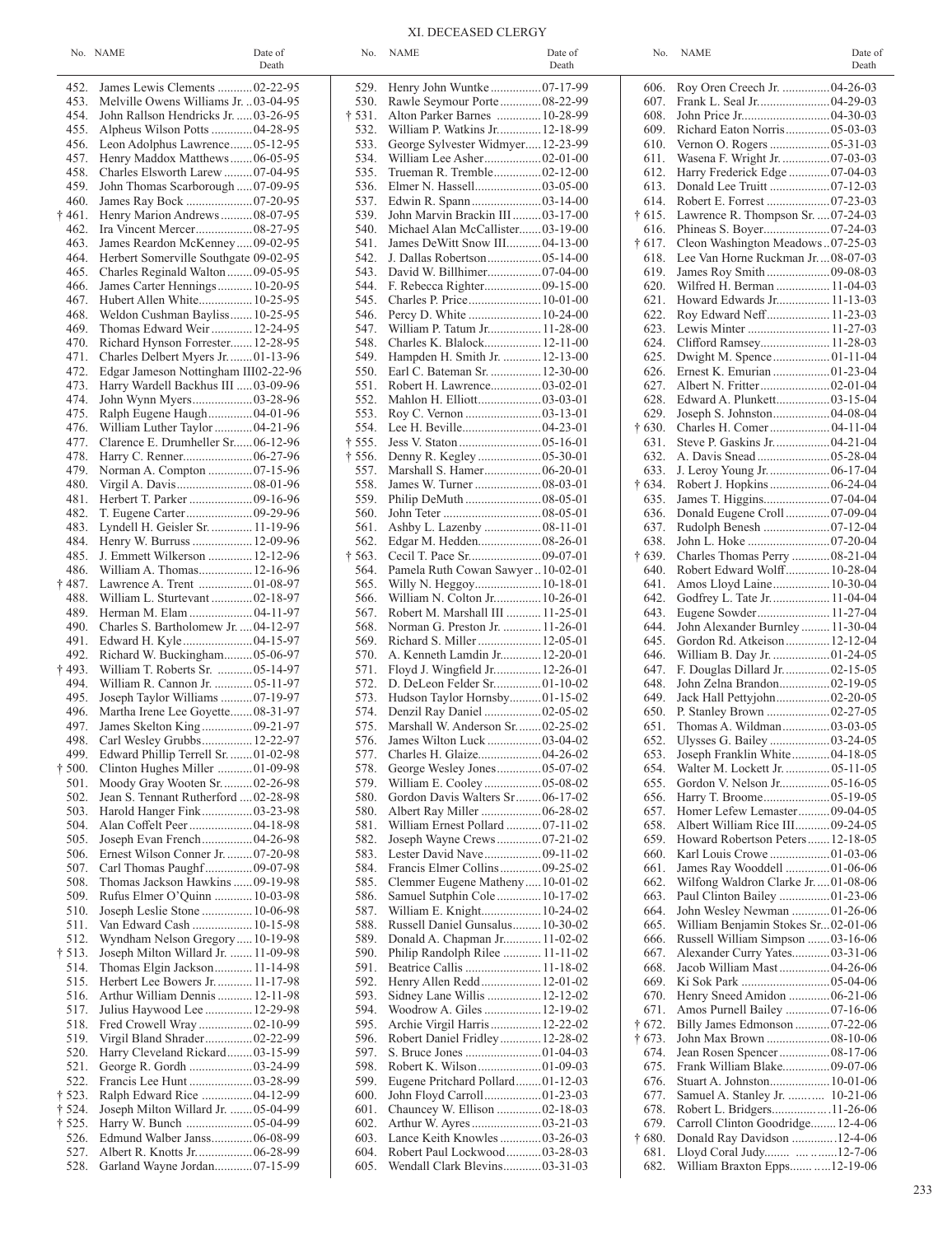## JOURNAL OF THE VIRGINIA ANNUAL CONFERENCE

|      | No. NAME                                                    | Date of<br>Death | No.  | NAME                                           | Date of<br>Death |        | No. NAME                        | Date of<br>Death |
|------|-------------------------------------------------------------|------------------|------|------------------------------------------------|------------------|--------|---------------------------------|------------------|
|      | 683. Alvin Woodrow Laine  1-18-07                           |                  | 760. | William Reid Kyle Jr. 2-9-10                   |                  |        |                                 |                  |
| 684. | William Boyd Ramey Jr.  1-21-07                             |                  | 761. | Weldon Ray Crockett 2-12-10                    |                  | 837.   | William C. Taylor Jr.  2/14/13  |                  |
| 685. |                                                             |                  | 762. | Carl Jay Yow Sr. 2-12-10                       |                  | 838.   |                                 |                  |
| 686. | Albert Newton Honaker  2-16-07                              |                  | 763. |                                                |                  |        |                                 |                  |
| 687. | Jack Beverly Taylor2-26-07                                  |                  | 764. | Trevor D. Turner 2-24-10                       |                  | 840.   |                                 |                  |
| 688. |                                                             |                  | 765. | Lawrence Wade Creedle3-7-10                    |                  | 841.   |                                 |                  |
| 689. | Ronald Smith Clark 5-4-07                                   |                  | 766. | James Lee Dodd 3-8-10                          |                  | 842.   | Lesley Trail 2/28/13            |                  |
| 690. | Eugene Braxton Wright 5-5-07                                |                  | 767. | George Henry Gravitt 4-6-10                    |                  | 843.   |                                 |                  |
| 691. | Max William Wicker5-10-07                                   |                  | 768. |                                                |                  | 844.   |                                 |                  |
| 692. |                                                             |                  | 769. | Richard Lee McNutt 4-19-10                     |                  | 845.   | Robert C. Vanglider  3/29/13    |                  |
| 693. | James Floyd Richmond  6-21-07                               |                  | 770. | James Lee Dodd  3/8/2010                       |                  | 846.   |                                 |                  |
| 694. |                                                             |                  | 771. |                                                |                  | 847.   |                                 |                  |
| 695. | Calvin Brewster Johnson7-15-07                              |                  | 772. | Robert Emory Couch 6/20/2010                   |                  | 848.   |                                 |                  |
| 696. | Albert John Schrader7-24-07                                 |                  | 773. |                                                |                  | 849.   |                                 |                  |
| 697. | William Neil Raney Sr8-7-07                                 |                  | 774. |                                                |                  | 850.   |                                 |                  |
| 698. | Patricia Whipple Olson8-14-07                               |                  | 775. | Marshall F. Driskill Jr.  7/29/2010            |                  | 851.   |                                 |                  |
| 699. | Philip W. Thomas Sr. 9-18-07                                |                  | 776. | William Floyd Mahon  8/4/2010                  |                  | 852.   |                                 |                  |
| 700. | William Duncan Parrish  10-2-2007                           |                  | 777. | William Archer Wright Jr.  8/15/2010           |                  | 853.   |                                 |                  |
| 701. | Eric Richard Alexie  10-4-07                                |                  | 778. | Marvin Dana Hunt 8/26/2010                     |                  | 854.   |                                 |                  |
| 702. |                                                             |                  | 779. |                                                |                  | 855.   |                                 |                  |
| 703. | John Syfrit Stewart 11-2-07<br>William Donald Moore 11-6-07 |                  | 780. | Carleton Lee Thomas Sr.  10/3/2010             |                  | 856.   | Raymond S. Kelley 10/29/13      |                  |
| 704. | John Durkovich  11-26-07                                    |                  | 781. |                                                |                  | 857.   |                                 |                  |
|      |                                                             |                  | 782. | Douglas Gordon Ebert 10/11/2010                |                  |        | Robert F. Hardy III  11/21/13   |                  |
| 705. | Robert Edward Carty 12-12-07                                |                  |      | Eldred Cecil Gunn 10/23/2010                   |                  | 858.   |                                 |                  |
| 706. | Homer Payne Carper Jr 12-20-07                              |                  | 783. | Gary Raymond Bodie Jr.  10/25/2010             |                  | 859.   | Anderson D. Goodson  11/21/13   |                  |
| 707. | Harry Bosman Eaton  12-22-07                                |                  | 784. | Edward Turner Wright 10/31/2010                |                  | 860.   | James W. Unruh  12/4/13         |                  |
|      | 708. Ernest Canter Priddy 12-31-07                          |                  | 785. | Harry Burnett Randall III  11/5/2010           |                  | 861.   |                                 |                  |
|      |                                                             |                  | 786. | William Archer Moon Jr 11/9/2010               |                  | 862.   | Rogers S. Laudermilk 12/24/13   |                  |
|      | 710. Herbert Paul Hoffman 1-18-08                           |                  | 787. | James Mason Cosby 11/15/2010                   |                  |        |                                 |                  |
| 711. |                                                             |                  | 788. | Earl Summeral Tyson  11/27/2010                |                  | 864.   |                                 |                  |
|      | 712. Edward Eugene Guldenschuh2-24-08                       |                  | 789. | Carl William Ulrich  12/4/2010                 |                  | 865.   |                                 |                  |
| 713. | Wesley Sheffield4-12-08                                     |                  | 790. | L. Lawson Byrd 12/9/2010                       |                  | 866.   | William F. Quillian Jr.  3/4/14 |                  |
| 714. |                                                             |                  | 791. | Herbert Pollard Hall  12/14/2010               |                  | 867.   | Thomas R. Boggs  3/8/14         |                  |
| 715. |                                                             |                  | 792. | Walter S. Green III  1/18/2011                 |                  | 868.   |                                 |                  |
|      | 716. Leonard Hazelwood Jr5-21-08                            |                  | 793. | Carol Rogers Thornton 1/27/2011                |                  | 869.   | William H. Smith  3/19/14       |                  |
| 717. |                                                             |                  | 794. | Marcus Herrin Bloodworth 3/13/2011             |                  | 870.   | Cheryl L. Simmons  3/22/14      |                  |
|      |                                                             |                  | 795. | Joseph T. Carson Jr.  3/15/2011                |                  | 871.   | Ralph J. Wimmer  3/25/14        |                  |
| 719. |                                                             |                  | 796. | Robert E. Taylor  3/16/2011                    |                  | 872.   |                                 |                  |
| 720. |                                                             |                  | 797. |                                                |                  | 873.   |                                 |                  |
| 721. | Gaynor Curtis Shepherd 7-16-08                              |                  | 798. | Hugh C. Paschall  3/31/2011                    |                  | 874.   | Margaret L. Mitchell  4/15/14   |                  |
| 722. |                                                             |                  | 799. | William Edward Basom 4/10/2011                 |                  | 875.   |                                 |                  |
| 723. | James Monroe Becker 8-29-08                                 |                  | 800. | Robert James Callis Jr.  5/2/2011              |                  | 876.   |                                 |                  |
| 724. |                                                             |                  | 801. | Deborah Grindall McNeill 5/4/2011              |                  | 877.   |                                 |                  |
| 725. | Charles Lee Ammons 8-31-08                                  |                  | 802. | Joseph W. Hagenlocker  5/7/2011                |                  | 878.   |                                 |                  |
| 726. | Morgan Shelton Smart9-15-08                                 |                  | 803. |                                                |                  | 879.   |                                 |                  |
| 727. | Kenneth Dale Amstutz 9-30-08                                |                  | 804. | Roy Carl Drake 5/9/2011                        |                  | 880.   |                                 |                  |
| 728. | Carl W. Renick  10-21-08                                    |                  | 805. | Leighton Ernest Harrell Jr. $\ldots$ 6/14/2011 |                  | 881.   | Sandra K. Hamilton  5/31/14     |                  |
|      | 729. Merlin W. Shorb  11-8-08                               |                  | 806. | Augustus B, Chidester Jr.  7/21/11             |                  | 882.   |                                 |                  |
|      | 730. Howard Cleveland Green  12-8-08                        |                  |      |                                                |                  | 883.   |                                 |                  |
| 731. | M. Chick Wilkerson  12-10-08                                |                  | 808. |                                                |                  | 884.   | Clyde D. Nuckols  6/23/14       |                  |
| 732. | Whitaker W. Shelton  12-14-08                               |                  | 809. |                                                |                  | † 885. |                                 |                  |
| 733. | Royal Beverly Watkins 1-22-09                               |                  | 810. |                                                |                  | 886.   |                                 |                  |
| 734. | Wilbur Edgar Thomas 1-29-09                                 |                  | 811. |                                                |                  | 887.   | Robert F. Newcomb 7/17/14       |                  |
| 735. | Burgess Grey Selby 2-18-09                                  |                  | 812. | Barbara B. Barrow 12/5/11                      |                  | 888.   | John S. Davenport  8/22/14      |                  |
| 736. | Wilbur J. Milliner 3-1-09                                   |                  | 813. | William Price Combs 12/20/11                   |                  | 889.   | Guy B. Hamilton  8/27/14        |                  |
| 737. | Henry Barker Sudduth 3-6-09                                 |                  | 814. | Eugene Spencer Condrey  1/4/12                 |                  | 890.   |                                 |                  |
| 738. | George Samuel Lightner III3-7-09                            |                  | 815. |                                                |                  | 891.   |                                 |                  |
| 739. | James Carroll Fink3-8-09                                    |                  | 816. | Louis A. Timmons  2/10/12                      |                  | 892.   | Harold M. Fuss  9/17/14         |                  |
| 740. | George V. Puster Sr3-15-09                                  |                  | 817. |                                                |                  | 893.   | Floyd A. Murphy  10/11/14       |                  |
| 741. | Thomas William Evans3-21-09                                 |                  | 818. | Rudolph H. Kidd  4/7/12                        |                  | 894.   | Ernest A. Babel 10/18/14        |                  |
| 742. | Osborne Brown Hough4-11-09                                  |                  | 819. |                                                |                  | 895.   | Warren L. Reeves  11/10/14      |                  |
| 743. | Robert J. Rooks 4-15-09                                     |                  | 820. | Wayne H. Wiley 5/31/12                         |                  | 896.   | William G. Price 12/17/14       |                  |
| 744. |                                                             |                  | 821. |                                                |                  | 897.   |                                 |                  |
| 745. | Leon Franklin Ellis  4-23-09                                |                  | 822. | Leontine T.C. Kelly  6/28/12                   |                  | 898.   | William Mallard Jr 12/23/14     |                  |
| 746. | Marion Glenn Goodpasture Jr. . 4-24-09                      |                  | 822. | James W. Meredith  6/29/12                     |                  |        | 899. Matthew M. Nelson 1/3/15   |                  |
| 747. | Wilhelm S. "Zig" Volskis  5-2-09                            |                  | 823. |                                                |                  | 900.   | Richard H. Davis  1/5/15        |                  |
| 748. | William Edward St. Clair  5-22-09                           |                  | 824. | Michael J. Putnam  7/7/12                      |                  | 901.   | Frankie L. Perdue  1/19/15      |                  |
| 749. |                                                             |                  | 825. | William T. Kessler 7/21/12                     |                  | 902.   | Melvin Ott Davis 1/28/15        |                  |
| 750. | James Franklin Hannah 7-10-10                               |                  | 826. |                                                |                  | 903.   | Gary J. Shelton  2/5/15         |                  |
| 751. | James Houston Hundley7-12-10                                |                  | 827. | Arthur L. Holmes  8/3/12                       |                  | 904.   |                                 |                  |
| 752. | James Cecil Logan  10-17-09                                 |                  | 828. |                                                |                  | 905.   | H. Warren Landis 2/18/15        |                  |
| 753. | Robert Howard Conerly  12-18-09                             |                  | 828. | James B. Grimmer 8/30/12                       |                  | 906.   | Robert L. Watts 2/23/15         |                  |
| 754. | Lee Roy Brown  12-19-09                                     |                  | 830. | George G. Henley 9/25/12                       |                  | 907.   |                                 |                  |
| 755. | Charles B. Spivey Jr.  12-24-09                             |                  | 831. | Robert C. Painter  11/5/12                     |                  | 908.   | John C. Barr 3/22/15            |                  |
| 756. | Howard M. Wilson  12-25-09                                  |                  | 832. | Oliver M. Unruh  11/27/12                      |                  | 910.   |                                 |                  |
| 757. | John Harvey Bartee 2-1-10                                   |                  | 833. | Albert C. Lynch  12/8/12                       |                  | 911.   | James W. Tinney 4/5/15          |                  |
| 758. | Norman Jason Flythe                                         | $2 - 4 - 10$     | 834. | Paul P. Campbell 12/21/12                      |                  | 912.   | William O. Webster  5/6/15      |                  |
| 759. | Joseph Alfred Carter, Jr. 2-6-10                            |                  | 835. | Ronald R. Jones  1/22/13                       |                  | 913.   |                                 |                  |

| 760.         | William Reid Kyle Jr. 2-9-10                                      |
|--------------|-------------------------------------------------------------------|
| 761.         | Weldon Ray Crockett 2-12-10                                       |
| 762.         | Carl Jay Yow Sr. 2-12-10                                          |
| 763.         | Jane I. Myers 2-15-10                                             |
| 764.         | Trevor D. Turner 2-24-10                                          |
| 765.         | Lawrence Wade Creedle3-7-10                                       |
| 766.         | James Lee Dodd 3-8-10                                             |
| 767.         | George Henry Gravitt 4-6-10                                       |
| 768.         | Robert Henry Eason  4-7-10                                        |
| 769.         | Richard Lee McNutt 4-19-10                                        |
| 770.         | James Lee Dodd  3/8/2010                                          |
| 771.         | Alfred Lee Eastman 6/18/2010                                      |
| 772.         | Robert Emory Couch 6/20/2010                                      |
| 773.         | Marvin C. Cook  6/27/2010                                         |
| 774.         | Clifton C. Blythe Jr 7/14/2010                                    |
| 775.         | Marshall F. Driskill Jr.  7/29/2010                               |
| 776.         | William Floyd Mahon  8/4/2010                                     |
| 777.         | William Archer Wright Jr.  8/15/2010                              |
| 778.         | Marvin Dana Hunt 8/26/2010                                        |
| 779.         | Elmer A. Thompson 9/26/2010                                       |
| 780.         | Carleton Lee Thomas Sr.  10/3/2010                                |
| 781.         | Douglas Gordon Ebert 10/11/2010                                   |
| 782.         | Eldred Cecil Gunn  10/23/2010                                     |
| 783.         | Gary Raymond Bodie Jr.  10/25/2010                                |
| 784.         | Edward Turner Wright 10/31/2010                                   |
| 785.         | Harry Burnett Randall III  11/5/2010                              |
| 786.         | William Archer Moon Jr.  11/9/2010                                |
| 787.         | James Mason Cosby  11/15/2010                                     |
| 788.         | Earl Summeral Tyson  11/27/2010                                   |
| 789.         | Carl William Ulrich  12/4/2010                                    |
| 790.         | L. Lawson Byrd 12/9/2010                                          |
| 791.         | Herbert Pollard Hall  12/14/2010                                  |
| 792.         | Walter S. Green III  1/18/2011                                    |
| 793.         | Carol Rogers Thornton  1/27/2011                                  |
| 794.         | Marcus Herrin Bloodworth 3/13/2011                                |
| 795.         | Joseph T. Carson Jr.  3/15/2011                                   |
| 796.         |                                                                   |
| 797.         | Robert E. Taylor  3/16/2011<br>Jay E. Luther 3/26/2011            |
| 798.         |                                                                   |
| 799.         | Hugh C. Paschall  3/31/2011                                       |
|              | William Edward Basom 4/10/2011                                    |
| 800.<br>801. | Robert James Callis Jr.  5/2/2011                                 |
|              | Deborah Grindall McNeill 5/4/2011                                 |
| 802.         | Joseph W. Hagenlocker  5/7/2011                                   |
| 803.         | Ferdinand Wagner 5/8/2011                                         |
| 804.         | Roy Carl Drake 5/9/2011<br>Leighton Ernest Harrell Jr.  6/14/2011 |
| 805.<br>806. | Augustus B, Chidester Jr.  7/21/11                                |
| 807.         |                                                                   |
| 808.         | Donald H. Taylor 9/2/11                                           |
|              |                                                                   |
| 809.         | Jenus G. Long Hr.  9/5/11<br>William H. Acosta  9/13/11           |
| 810.         |                                                                   |
| 811.<br>812. | Rendell Ray Rozier 10/9/11<br>Barbara B. Barrow 12/5/11           |
| 813.         | William Price Combs 12/20/11                                      |
| 814.         |                                                                   |
| 815.         | Eugene Spencer Condrey  1/4/12                                    |
| 816.         | James A. McClung  1/7/12                                          |
| 817.         | Louis A. Timmons  2/10/12<br>Loyde M. Middleton 4/3/12            |
| 818.         | Rudolph H. Kidd  4/7/12                                           |
| 819.         | Thomas W. Oder 5/24/12                                            |
| 820.         |                                                                   |
| 821.         | Wayne H. Wiley 5/31/12<br>James A. Edmonds  6/19/12               |
| 822.         | Leontine T.C. Kelly  6/28/12                                      |
| 822.         | James W. Meredith  6/29/12                                        |
|              | James A. Pace  7/1/12                                             |
| 823.<br>824. | Michael J. Putnam  7/7/12                                         |
| 825.         | William T. Kessler  7/21/12                                       |
|              |                                                                   |
| 826.         | Anthony Busic  7/23/12                                            |
| 827.         | Arthur L. Holmes  8/3/12                                          |
| 828.         | Ira L. Andrews 8/16/12                                            |
| 828.         | James B. Grimmer 8/30/12                                          |
| 830.         | George G. Henley 9/25/12                                          |
| 831.         | Robert C. Painter  11/5/12                                        |
| 832.         | Oliver M. Unruh  11/27/12                                         |
| 833.         | Albert C. Lynch  12/8/12                                          |
| 834.         | Paul P. Campbell 12/21/12                                         |
| 835.         | Ronald R. Jones 1/22/13                                           |

| 836.   | Donald N. Fridingher  2/4/13    |
|--------|---------------------------------|
|        |                                 |
| 837.   | William C. Taylor Jr.  2/14/13  |
| 838.   | Harry 1. Kidd Jr.  2/19/13      |
| 839.   | Earl D. Matrtin 2/22/13         |
|        | Herbert E. Baker 2/23/13        |
| 840.   |                                 |
| 841.   | Terry J. Burley 2/26/13         |
| 842.   | Lesley Trail 2/28/13            |
|        |                                 |
| 843.   |                                 |
| 844.   | Edgar U. Hoover 3/28/13         |
| 845.   | Robert C. Vanglider 3/29/13     |
|        | Glenn G. Williams 3/30/13       |
| 846.   |                                 |
| 847.   | Wrightston S. Tongue  5/2/13    |
| 848.   | Edward C. Johnston 5/3/13       |
| 849.   |                                 |
|        |                                 |
| 850.   | William A. Jester  6/19/13      |
| 851.   |                                 |
| 852.   | Marilyn L. Spencer 6/25/13      |
|        |                                 |
| 853.   | Robert J. Bill 8/31/13          |
| 854.   | Roscoe M. White 10/23/13        |
| 855.   | Howard C. Smith 10/28/13        |
|        |                                 |
| 856.   | Raymond S. Kelley 10/29/13      |
| 857.   | John B. Morris  11/13/13        |
| 858.   | Robert F. Hardy III  11/21/13   |
|        |                                 |
| 859.   | Anderson D. Goodson  11/21/13   |
| 860.   | James W. Unruh  12/4/13         |
| 861.   | Charles A. Shumate  12/6/13     |
|        |                                 |
| 862.   | Rogers S. Laudermilk 12/24/13   |
| 863.   | Henry S. Moody  1/13/14         |
| 864.   | Ralph Stalter  1/16/14          |
| 865.   | Thomas L.Walthall  2/6/14       |
|        |                                 |
| 866.   | William F. Quillian Jr.  3/4/14 |
| 867.   | Thomas R. Boggs  3/8/14         |
| 868.   | Kenneth J. Jackson  3/10/14     |
| 869.   | William H. Smith  3/19/14       |
|        |                                 |
| 870.   | Cheryl L. Simmons  3/22/14      |
| 871.   | Ralph J. Wimmer  3/25/14        |
| 872.   | Patricia M. Bain  3/31/14       |
| 873.   | Ralph E. Monroe  4/06/14        |
|        |                                 |
| 874.   | Margaret L. Mitchell  4/15/14   |
| 875.   | W. Roberts McIvor  4/15/14      |
| 876.   | Mary M. Jones  4/18/14          |
| 877.   | Dermont J. Reid  4/20/14        |
|        |                                 |
| 878.   | James K. Meadows  4/23/14       |
| 879.   | Dale M. Wilson  4/29/14         |
| 880.   | Roger C. Balcom  5/28/14        |
| 881.   | Sandra K. Hamilton  5/31/14     |
|        |                                 |
| 882.   |                                 |
| 883.   | Joon Sup Han 6/22/14            |
| 884.   | Clyde D. Nuckols  6/23/14       |
| † 885. | Holley M. Hensley  7/3/14       |
| 886.   |                                 |
|        |                                 |
| 887.   | Robert F. Newcomb 7/17/14       |
| 888.   | John S. Davenport  8/22/14      |
| 889.   | Guy B. Hamilton  8/27/14        |
|        | Luther M. Marks 9/6/14          |
| 890.   |                                 |
| 891.   | Homer A. Hall  9/16/14          |
| 892.   |                                 |
| 893.   | Floyd A. Murphy  10/11/14       |
|        | Ernest A. Babel 10/18/14        |
| 894.   |                                 |
| 895.   | Warren L. Reeves  11/10/14      |
| 896.   | William G. Price 12/17/14       |
| 897.   | James L. Duley 12/19/14         |
|        |                                 |
| 898.   | William Mallard Jr 12/23/14     |
| 899.   | Matthew M. Nelson 1/3/15        |
| 900.   | Richard H. Davis  1/5/15        |
| 901.   | Frankie L. Perdue  1/19/15      |
|        |                                 |
| 902.   | Melvin Ott Davis 1/28/15        |
| 903.   |                                 |
| 904.   |                                 |
| 905.   | H. Warren Landis 2/18/15        |
|        |                                 |
| 906.   | Robert L. Watts 2/23/15         |
| 907.   | John N. Wimer 3/8/15            |
| 908.   | John C. Barr 3/22/15            |
| 910.   | Edwin G. Burch 4/1/15           |
| 911.   | James W. Tinney 4/5/15          |
|        |                                 |
| 912.   | William O. Webster  5/6/15      |
| 913.   | William Walters  5/9/15         |